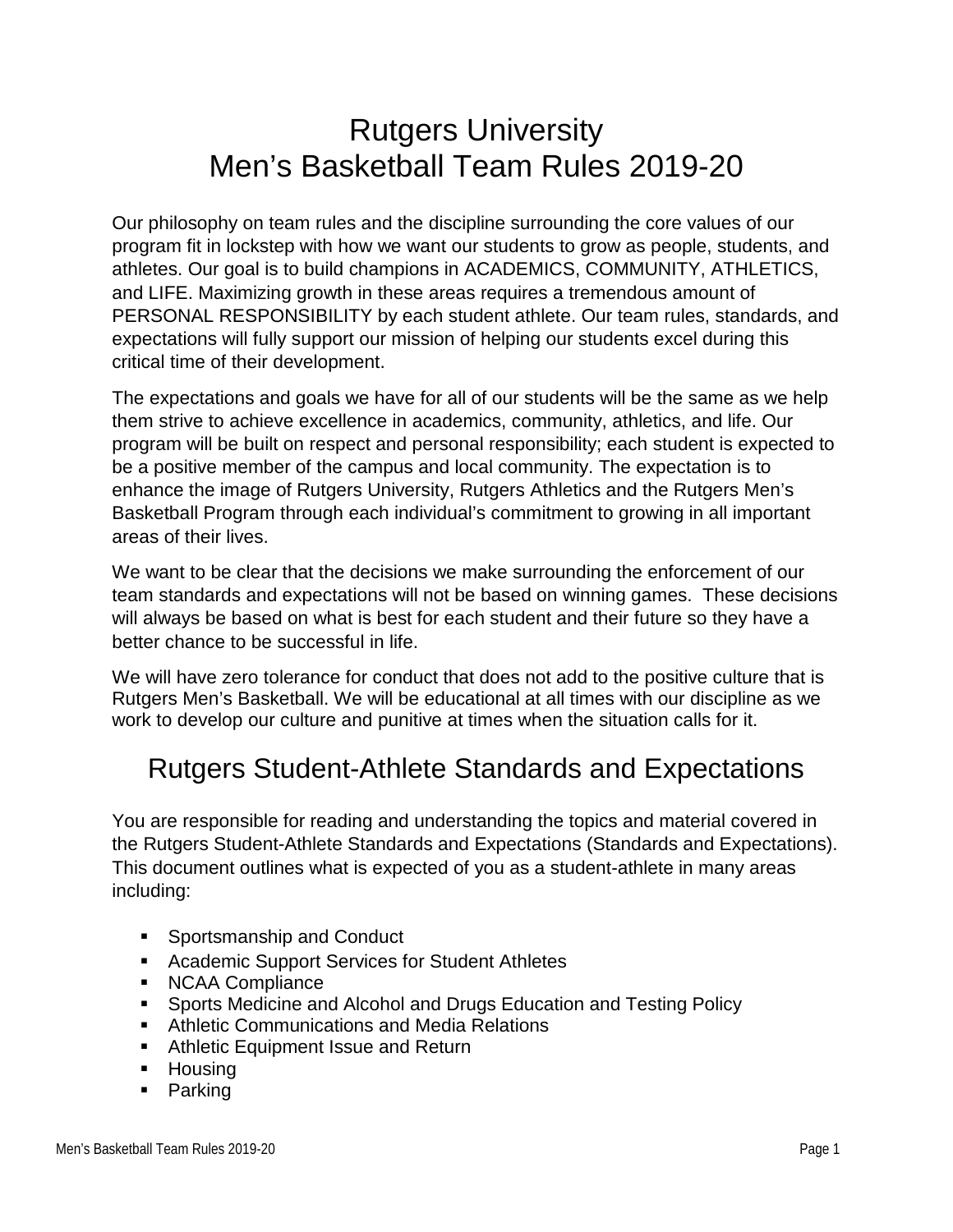Social Media, Social Networking and Other Forms of Internet Communication

A violation of any rule, regulation, law or policy described in the Standards and Expectations is considered a violation of the Team Rules and will be treated as such.

#### Academic Standards

--Rutgers Basketball players will attend every class. If you are sick and can't attend class due to illness or a doctor's appointment you need to contact Rich Campbell immediately so you can make an appointment with our team doctor. You are then to contact Randi Larson and our coaching staff prior to missing the class or tutoring session.

--If Rich is not aware of or does not think your illness, injury, or Dr. appointment constitutes missing class/tutoring then you will not be excused and the coaching staff will be notified. All excuses for illness or injury must be accompanied by a doctor's note.

--Randi can't provide excuses for missed classes aside from those associated with team travel.

--You may not miss class for practice or training of any kind. You must have permission from the head coach prior to scheduling a class that conflicts with our training schedule.

 $-$ You must be early for each class and make every attempt to sit in the first  $\frac{1}{2}$  of the class.

--Rutgers Basketball players must attend all required study hall hours as determined by Randi. You must complete your study hall hours between Sunday and 12 noon on Friday.

--No cell phones, text messaging or participation in social media during class, tutoring or study hall—phones are required to be off and away at these times.

--All student athletes are required to attend and be on time for all academic meetings organized by our academic support staff.

--For a third academic miss (class, tutoring, appointment with Randi, etc.), you will be required to meet with Scott Walker, Executive Director of Academic Support Services for Student-Athletes.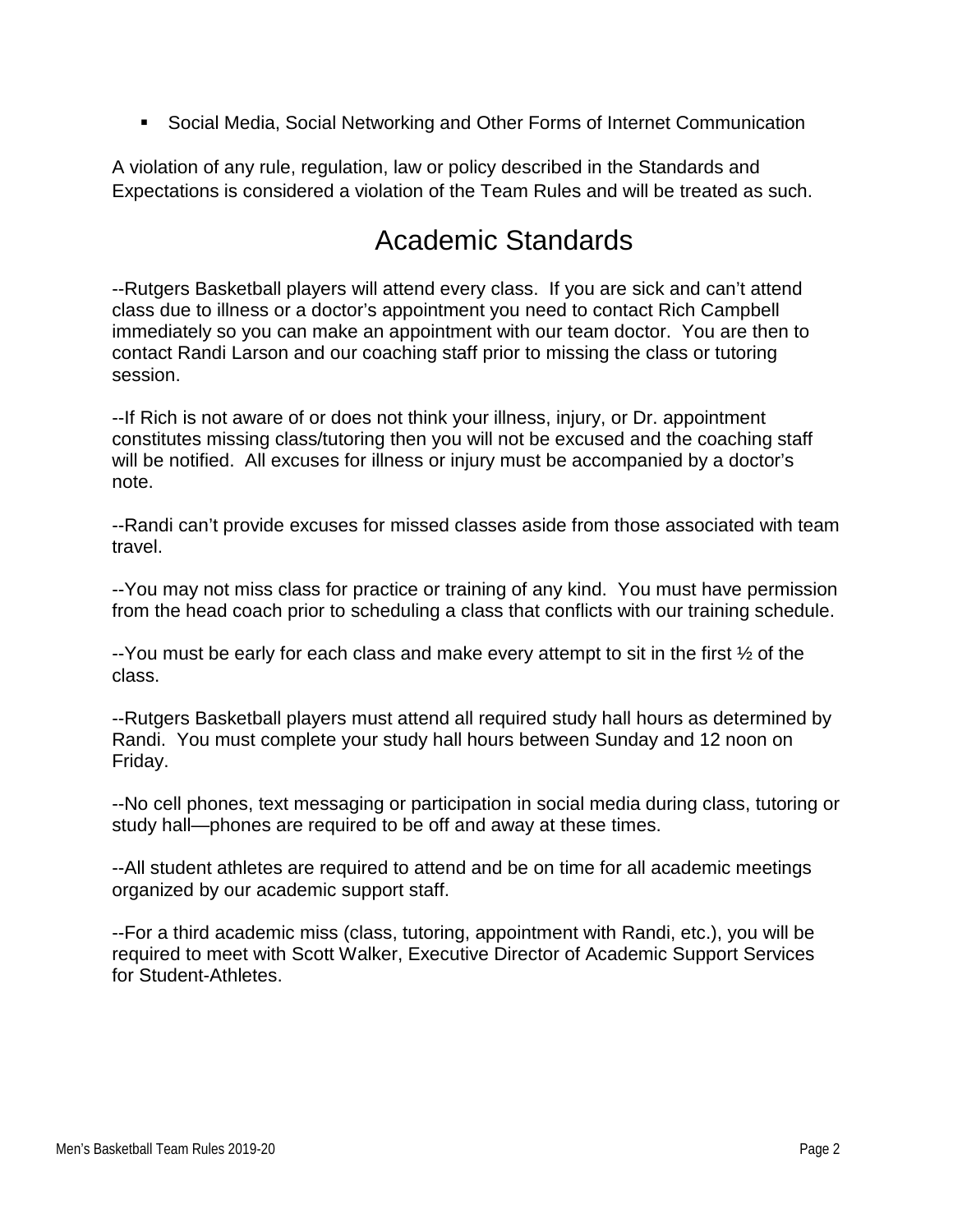# Social Standards

--As a member of the Rutgers Men's Basketball program you need to carry yourself in a way that adds to the positive culture that is Rutgers Men's Basketball. As representatives of the Rutgers Men's Basketball program, the athletic department, and university you must always be aware of how you conduct yourself in every public setting.

--We will have zero tolerance for conduct that does not add to the positive culture that is Rutgers Basketball.

--The use of alcohol is never allowed when you are officially representing Rutgers University, the athletic department, or our basketball program.

--The legal drinking age in New Jersey is 21. It is against the law to drink if you are under the age of 21. All players will abide by this law.

--Unless prescribed by a physician for medical reasons, the use of any drugs during your collegiate career is prohibited. You must make our athletic trainer aware of any prescription drugs you are taking.

--You will be drug tested at Rutgers University as per the Division of Intercollegiate Athletics Alcohol and Drug Testing Program which can be found in detail in the Rutgers University Student-Athlete Standards and Expectations. If you feel you have a problem with drugs or alcohol please contact the coaching staff, Rich, our team physician or our sport psychologist so we can help you get the appropriate treatment.

-- Participation in gambling activities, such as providing information to a college student or professional bookies or engaging in any sports wagering is strictly prohibited. This is not only a violation of team rules, it is a violation of NCAA rules and will result in immediate ineligibility.

--Hazing of any kind is strictly prohibited. Please refer to the Standards and Expectations for further information about hazing, including university policy, state law, and examples of activities constituting hazing.

--Actions that warrant legal action (e.g., public urination, carrying an open container, sexual abuse, assault, weapons possession, etc.) may result in consequences as outlined in these team rules.

--Sexual abuse or sexual harassment will result in consequences as outlined in these team rules. Please see Standards and Expectations for further information regarding university policy regarding sexual misconduct.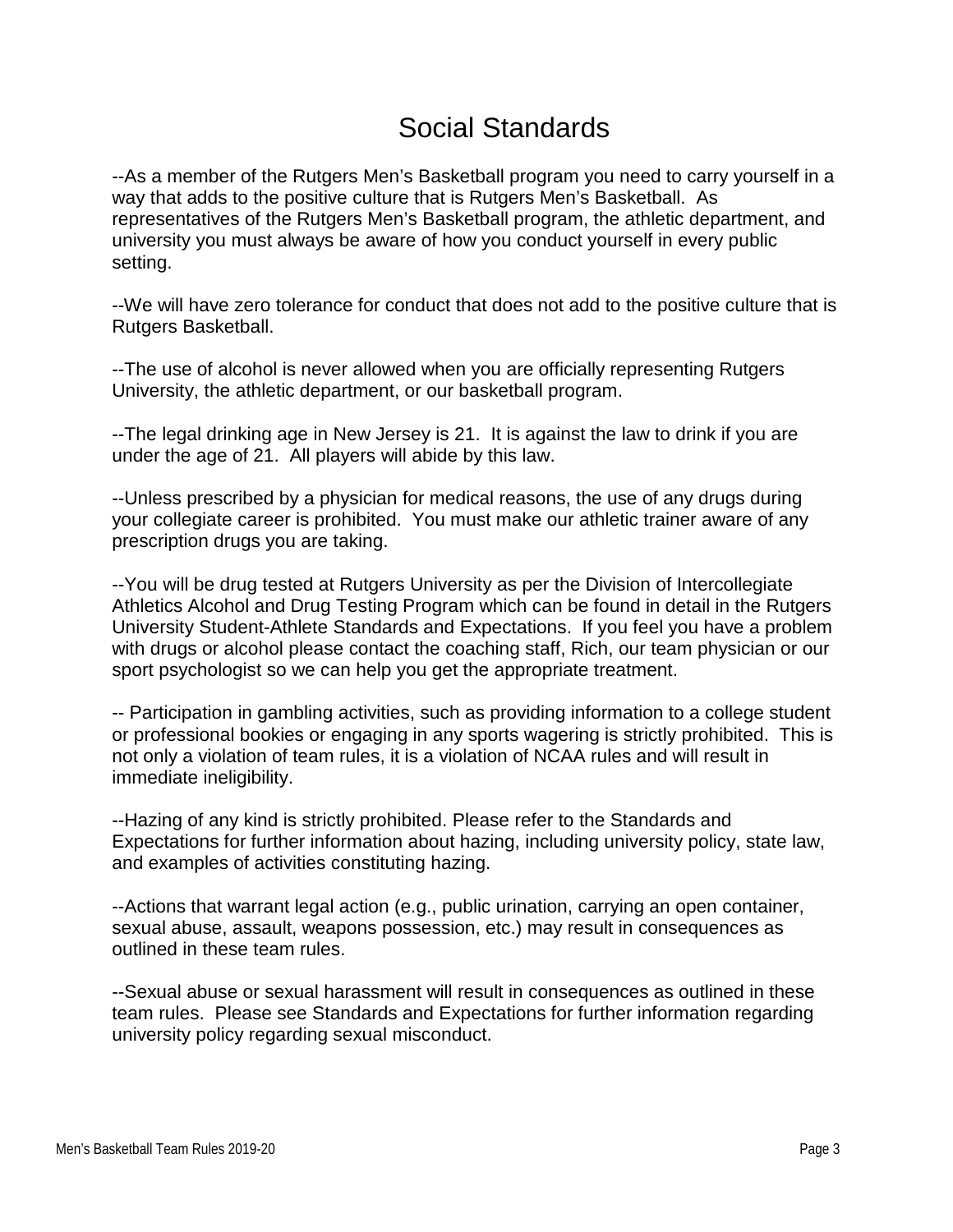### Practice and Competition Standards

--All team meetings, practices, and workouts designated by the coaching staff are mandatory.

--Rutgers Men's Basketball players will be on-time to all team functions, practices, lifts, team meetings, academic meetings, and doctor's appointments. Student athletes must contact a member of the coaching staff prior to the start of the event if something will prevent them from arriving on time.

--All men's basketball staff members will be treated with the same level of respect by each student in the Rutgers Men's Basketball program. This includes coaches, administrators, training staff, strength/conditioning staff, and academic advising staff.

--Rutgers Men's Basketball Players will have a positive outlook and always display positive body language despite their individual circumstance.

--Rutgers Men's Basketball Players will communicate with each other in a positive way at all times. We mean no offense and take no offense with all of our communication.

--Rutgers Men's Basketball players will accept the coaching of the staff and always be focused on being a great teammate. Great teammates accept constructive criticism and are always looking to find ways to improve individually and as a team.

--If a player has a question with a coaching decision, that player must direct any of these concerns directly with the head coach in private. These matters should never be discussed in public. The best way to resolve any of these concerns is to directly address the coaching staff.

--Cell phones are never allowed during team functions including team meals, practice, meetings, lifts, and film sessions. Phones will be allowed at certain times when traveling with the approval of the coaching staff. When allowed be sure to have phones set to silent or vibrate and step away from the team if you need to make or receive a call.

# **Compliance**

You should act responsibly and make the right choices when confronted with any situation where you risk violating any relevant local, state or federal law, or any rule, policy or procedure of the NCAA, the Big Ten, the University and these Team Rules. As a student-athlete and member of this team, you agree to:

- comply with each one of the team rules outlined in this document;
- follow all NCAA and Big Ten regulations as well as team rules, university policies, local, state and federal laws;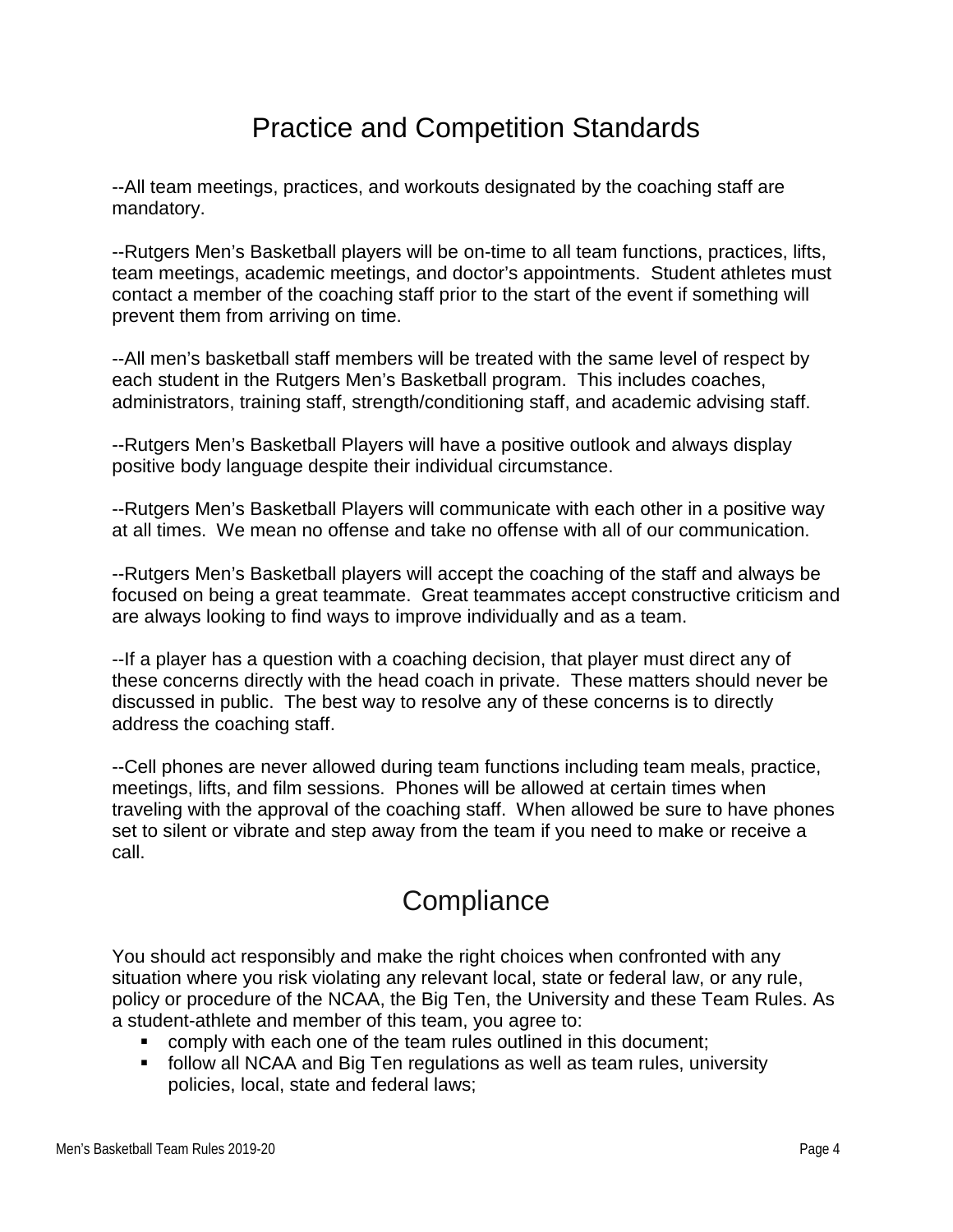- report any and all NCAA and Big Ten violations or potential issues to the coaching staff or the Office of Athletic Compliance;
- **•** report any event or activity that places you in violation of any of the Team Rules, university policies, or local, state or federal law, to the head coach or your Sports Administrator in person, by email, text message, or phone as soon as possible after the event occurs;
- **Perior** participate in rules education when required to do so; and
- use the DIA Office of Athletic Compliance as a resource to make sure that your eligibility is protected and that you are knowledgeable of compliance-related matters.

# Travel Standards

--Travel gear is to be uniform and Rutgers issued.

--All meals are to be with the team unless specified by the coaching staff. You are to wear team issued athletic gear to all team meals unless otherwise specified by the coaching staff.

--No one other than Rutgers Basketball players and staff are allowed in hotel rooms.

--You must be in your hotel room by curfew, no exceptions.

--Each trip will be organized and you will be aware of the itinerary. Each day you should be aware of when and where we will meet as a team. It is the expectation that you will make sure your teammates are all communicating so that we have 100% on time performance.

# Training Room Standards

--You must be cleared to practice and compete by our team trainer and medical staff. There will be times you will be cleared to practice or compete when your body is hurting. You must learn the difference between soreness and injury. We expect that each student will communicate honestly with our training staff.

--Any illness must be communicated to the athletic trainer, coaching staff, and academic advising.

--Do not use the athletic training room as a social gathering place. The men's basketball coaching staff fully supports the rules and expectations that the athletic training staff has established in their area. It is our expectation that you follow all rules and expectations established by our athletic training staff.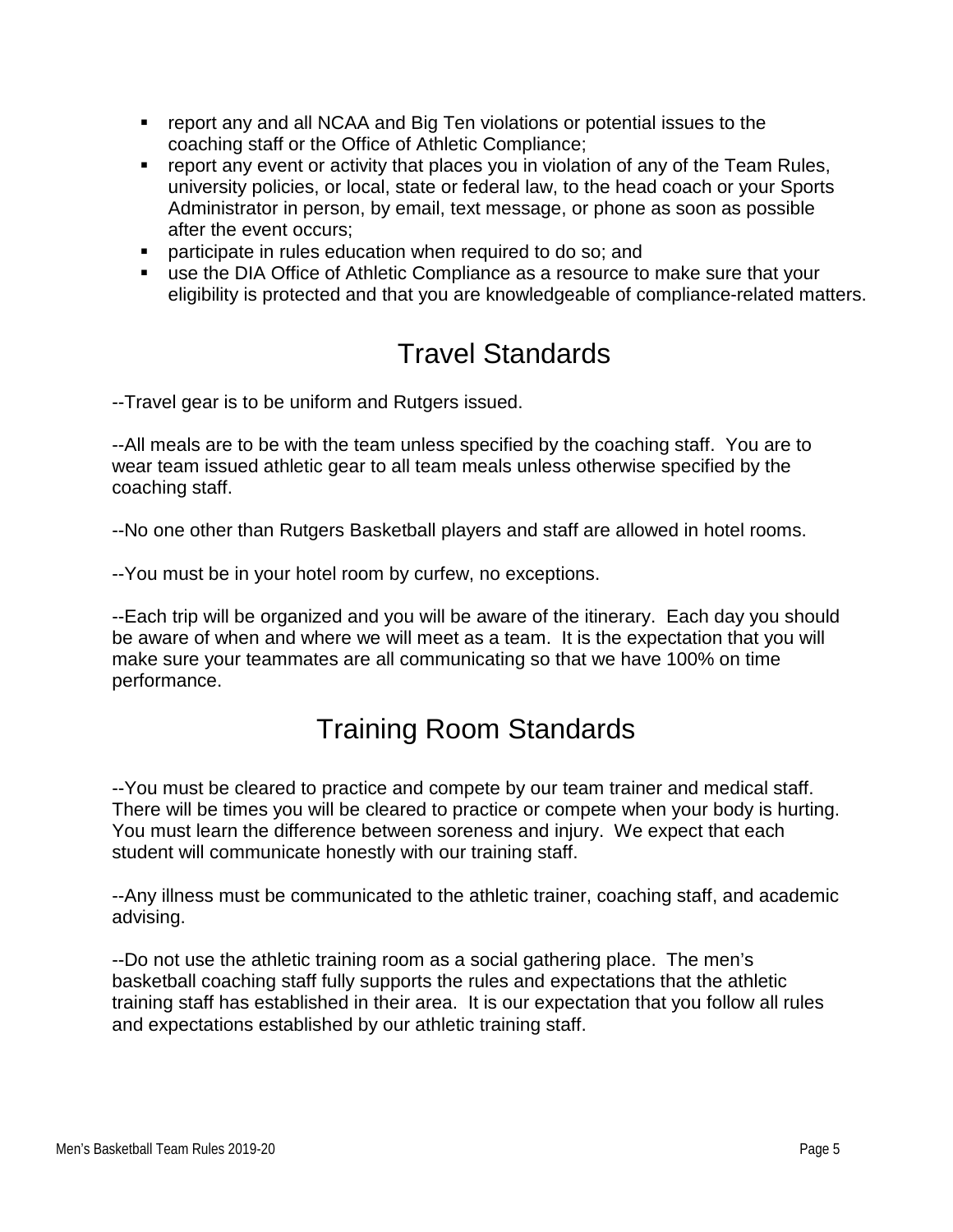# Equipment Standards

--All Rutgers Basketball issued gear must be worn properly at all times. All items must be tucked in and neatly worn in uniform fashion as a team.

--All uniforms will be turned in immediately following games for laundering.

--Only Rutgers issued practice gear will be worn for practices, weight training sessions, and games.

--Any items that are visible outside the practice or game uniform (Head bands, arm/leg sleeves) must be approved by the athletic training staff and coaching staff. The NCAA has policy in place to regulate the type of sleeves and shirts that are visible outside the uniform, all of these items must be approved before being worn.

--Rutgers Men's Basketball issued athletic gear should be worn only by Rutgers Men's Basketball Players.

--At the end of the season or upon otherwise leaving the team (dismissed from the team, quitting the team, etc.), you must return all apparel and gear that had been issued to you as determined by the Head Coach and Equipment staff.

--You will be financially responsible for any apparel or gear issued to you and not returned or returned in a condition that cannot be reissued. The athletic department will place a financial hold on your account equal to the cost to replace the returned apparel or gear that cannot be reissued.

### Weight Room Standards

--All scheduled weight room sessions begin on time. Be on-time – which means you arrive prepared and ready to begin at the appointed start time.

--No cell phones or I-pods are permitted in the weight room.

--Only Rutgers issued gear will be worn in the weight room. Sneakers are the only acceptable footwear in the weight room.

--All Rutgers Men's Basketball Players must communicate with our strength coach about injuries.

--The Men's Basketball Coaching staff fully supports all of the rules, standards, and expectations that the strength coach has established in his area. It is our expectation that you follow every standard and expectation that is created by our strength coach.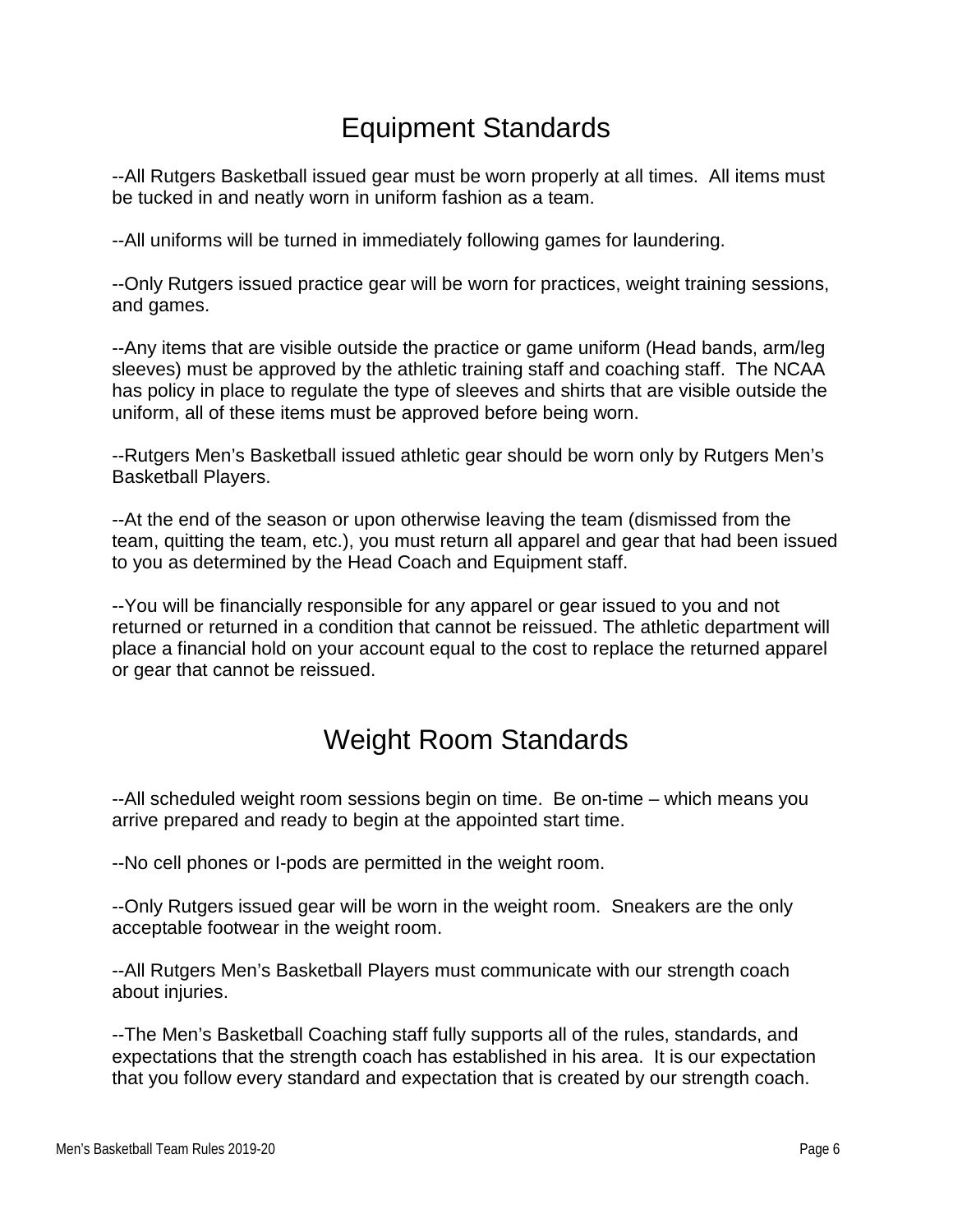## Locker Room and Practice Facility Standards

--Only Rutgers Men's Basketball Players, coaches, and staff are allowed in the Locker Room and Practice Facility.

--The Locker Room and Practice Facility will be kept clean and orderly at all times. Everything is to be kept in its proper place and items hung neatly in your locker. All players are expected to participate in maintaining the cleanliness and order of the locker room and practice facility.

--Any guests must be accompanied by a Men's Basketball Player, coach, or staff member while they are in the Locker Room and/or Practice Facility.

# Lettering Standards

All student-athletes that are on the Men's Basketball Roster will receive the appropriate varsity letter and gift by meeting the following criteria:

\* Athlete must be listed on the team roster at the end of the semester.

\* Athlete must be in good standing with the basketball team.

\* Athlete must participate in all practices and game day activities unless valid excuse has been approved by one of the coaching staff members.

\* Athletes that are injured during the year may receive a varsity letter and gift if they are diligent in following their rehab work outs and or working with the team in another capacity as deemed necessary by the coaching staff.

\* If there is a circumstance that is not covered in policy above, the coaching staff and men's basketball program administrator will meet to decide the appropriate decision on a case by case instance.

# Consequences for Violating Team Rules

Any violation of conference, NCAA, University and/or team rules may result in immediate disciplinary action ranging from apology to the team/administration, suspension from practice(s), suspension from competition(s), community service, cancellation of scholarship, or dismissal from the team. The appropriate action will be decided based on the severity of the infraction, the discretion of the head coach, and review by the administration, as may be required.

#### **Unusual Circumstances**

Recognizing that each situation presents a unique set of circumstances, deviation from what is listed in these Team Rules may be warranted in the sole discretion of the Head